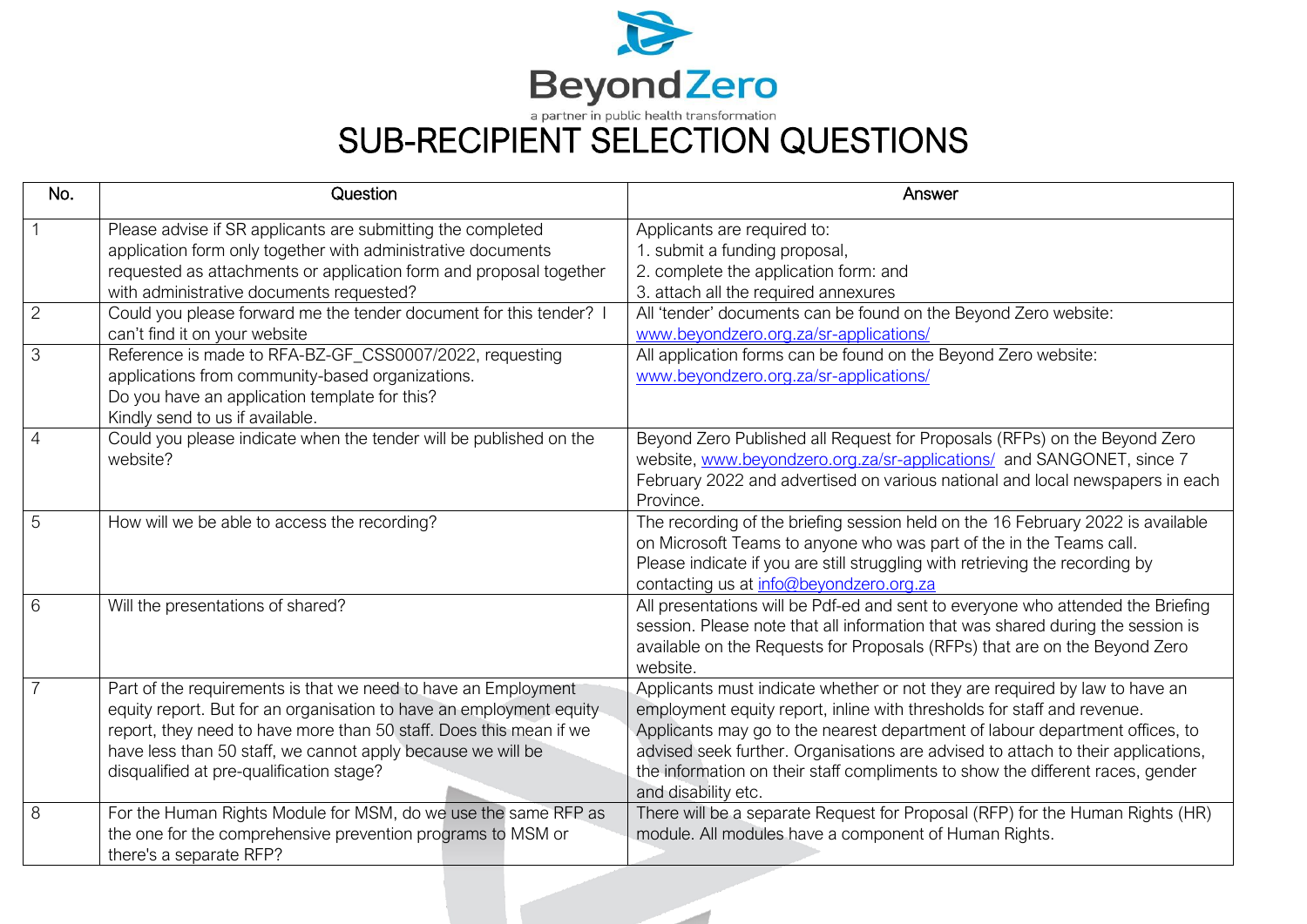| No. | Question<br>Kevond                                                                                                                                                                                                                                 | Answer<br><b>7ero</b>                                                                                                                                                                                                                                                                                                                                                                                                                                                                                                                                                                                                                                         |
|-----|----------------------------------------------------------------------------------------------------------------------------------------------------------------------------------------------------------------------------------------------------|---------------------------------------------------------------------------------------------------------------------------------------------------------------------------------------------------------------------------------------------------------------------------------------------------------------------------------------------------------------------------------------------------------------------------------------------------------------------------------------------------------------------------------------------------------------------------------------------------------------------------------------------------------------|
| 9   | Also, if we make a submission as a Consortium, can we just have an<br>Agreement across the organisations showing institutional<br>arrangements as compared to setting up or registering a separate<br>entity with staff from both organisations??? | Applicants shall be allowed to bid as a consortium if they so wish as long as they<br>c health transformation<br>can demonstrate that the consortium advances transformation and can<br>demonstrates value for money. The applicants shall identify the partner to serve<br>as an SR and those earmarked for SSR roles to allow for comparability with other<br>applicants, not in a consortium. The consortium will be required to obtain its own<br>BBBEE certificate separate from those of its individual members.<br>Applicants are referred to the SR Application manual that is on the Beyond Zero<br>website (www.beyondzero.org.za/sr-applications/) |
| 10  | Would love to get clarity on which district and provinces are<br>implementing which programs                                                                                                                                                       | The RFPs clearly states which modules are being advertised and for which<br>district. Please refer to the RFPs on the Beyond Zero website<br>(www.beyondzero.org.za/sr-applications/)                                                                                                                                                                                                                                                                                                                                                                                                                                                                         |
| 11  | For the PYC Centre at Dora Nginza Hospital TCC is there currently an<br>SR or should SRs apply? thanks Berenice Rape Crisis Centre.                                                                                                                | GF is not fully covering TCC, there is a chance that the SR's that are currently<br>implementing TCC will be retained. IF there is no RFP out for TCC that means<br>you should not apply for TCC.                                                                                                                                                                                                                                                                                                                                                                                                                                                             |
| 12  | What if we are interested in implementing the program but we are not<br>at Nyandeni can we apply?                                                                                                                                                  | Yes, you can apply, but priority will be given to organisations in that district. If<br>local organizations with the required capacity cannot be found, then applications<br>from organization from outside the district will be considered provided they meet<br>all the requirements.                                                                                                                                                                                                                                                                                                                                                                       |
| 13  | I would like clarity around AYP programme in NMB as well as the<br>application form for the HR project and PVC.                                                                                                                                    | Beyond Zero is not looking for an AYP Sub Recipient in Nyandeni/NMB as we<br>already have an organization implementing AYP in there. Application forms for<br>HR and the HR RFP will be published on the Beyond Zero website<br>(www.beyondzero.org.za/sr-applications/) on 18/02/2022 or 21/02/22.                                                                                                                                                                                                                                                                                                                                                           |
| 14  | So, organisations are encouraged to apply for both the Capacity<br>Building module and the Small Grants. The Small Grants will only be<br>given to those who were selected for the Capacity Building module?                                       | Yes, the organisations that will be eligible for the small grants are the ones that<br>will first undergo the capacity building.                                                                                                                                                                                                                                                                                                                                                                                                                                                                                                                              |
| 15  | Which modules are specific for Lejweleputswa                                                                                                                                                                                                       | All RFPs clearly states which modules are being advertised and for which<br>provinces and district. Applicants must be pleas go to the Beyond Zero website<br>(www.beyondzero.org.za/sr-applications/) for all RFPs and forms.                                                                                                                                                                                                                                                                                                                                                                                                                                |
| 16  | Is the deadline or application on the 4 March 2022 for all applications<br>or we should focus on the deadlines indicated in each and every<br>application?                                                                                         | All applications that have been published so far, have the same closing date of<br>04 March 2022. Once the PVC and HR RFPs are finalized and published on the<br>Beyond Zero website (www.beyondzero.org.za/sr-applications/), they will have<br>different closing dates.                                                                                                                                                                                                                                                                                                                                                                                     |
| 17  | Are there any official documents that can used for two organizations if<br>they wanted to do joint venture?                                                                                                                                        | No, there are no documents that Beyond Zero can provide. The organizations<br>can seek legal assistance to form a consortium. Please refer to the SR selection<br>manual for more information.                                                                                                                                                                                                                                                                                                                                                                                                                                                                |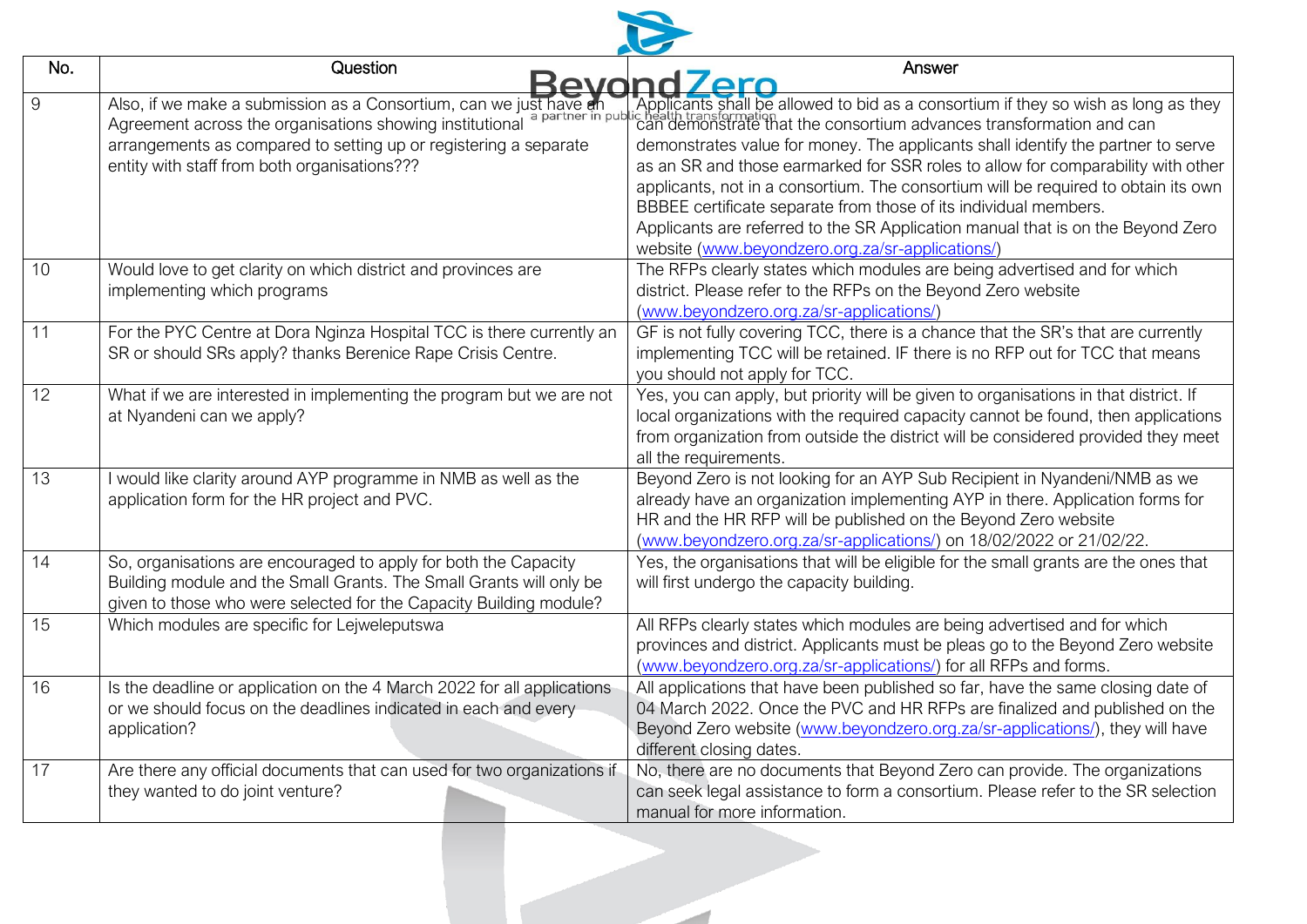

| No.             | Question                                                                                                                                                                                                                                                            | Answer<br>Bevond Zero                                                                                                                                                                                                                                      |
|-----------------|---------------------------------------------------------------------------------------------------------------------------------------------------------------------------------------------------------------------------------------------------------------------|------------------------------------------------------------------------------------------------------------------------------------------------------------------------------------------------------------------------------------------------------------|
| 18              | I would like to ask that on which program do we fall on if our<br>organization deals with the school dropout rates in schools as our<br>organization is namely as Dropouts Must Fall Campaign?<br>And Which Modules are specific around the Lejweleputswa district? | Applicants must apply for the programs for which they have capacity and<br>c neath transformation.<br>experience. The RFPs will guide you as to which program you can apply for.                                                                           |
| 19              | Are 6 copies required from the SRs when submitting a physical<br>application only or even the email? Send application 6 times?                                                                                                                                      | Only one copy of the application should be sent by email, 6 copies are required<br>when submitting physical application forms.                                                                                                                             |
| 20              | How can we access the modules?                                                                                                                                                                                                                                      | All the information about the different modules and districts are contained in the<br>RFPs, that are available on the Beyond Zero website<br>(www.beyondzero.org.za/sr-applications/)                                                                      |
| 21              | Are we still able to submit applications on emails?                                                                                                                                                                                                                 | Yes, you can still submit your application form on<br>gfapplications@beyondzero.org.za. The closing date for all applications is 4<br>March 2022                                                                                                           |
| 22              | We would like to know which districts in the Eastern Cape does<br>Human Rights module cover/encompasses?                                                                                                                                                            | Wherever we are implementing MSM, TG or AYP there will be HR also being<br>implemented, and in the Eastern cape this will be in Nelson Mandela Bay and<br>OR Tambo.                                                                                        |
| 23              | What are the requirements of CSS Module?                                                                                                                                                                                                                            | The CSS RFP contains all the information and requirements, that applicants<br>must meet in order to be part of the CSS program.                                                                                                                            |
| 24              | Community Radio are allowed to apply for which one?                                                                                                                                                                                                                 | Organizations can apply if they believe that they have the required capacity,<br>experience, and meet the RFP requirements.                                                                                                                                |
| 25              | Does this mean there is completely no SR s in NMB?                                                                                                                                                                                                                  | We already have SR for AYP in NMB. We might need an HR SR, and this will be<br>indicated on the HR RFP once published.                                                                                                                                     |
| 26              | In OR Tambo do you accommodate Nyandeni only because we are at<br>Ingquza hill Municipality?                                                                                                                                                                        | Priority will be given to organisations in the district, but organizations from<br>outside the district will be considered only if a local organization with the required<br>capacity and experience that meets the RFP requirements cannot be identified. |
| $\overline{27}$ | what is SR?                                                                                                                                                                                                                                                         | An SR is a Sub-recipient. Acronyms are contained and explained in all RFPs.                                                                                                                                                                                |
| $\overline{28}$ | What are the requirements for the first applicants?                                                                                                                                                                                                                 | Requirements for applicants to qualify as SR are contained on all RFPs.<br>Applicants are also advices to familiarize themselves with the SR Selection<br>Manual.                                                                                          |
| 29              | If we join as a consortium. Does each NPO fill out the application or<br>you submit one application with the main NPO and just state on the<br>consortium letter which NPOs will be doing exactly what and which<br>are them                                        | Information on how consortia can apply are stipulated on the SR selection<br>manual, the RFPs and Application forms.                                                                                                                                       |
| 30              | Will Human rights module also be a part of the CSS module?                                                                                                                                                                                                          | <b>No</b>                                                                                                                                                                                                                                                  |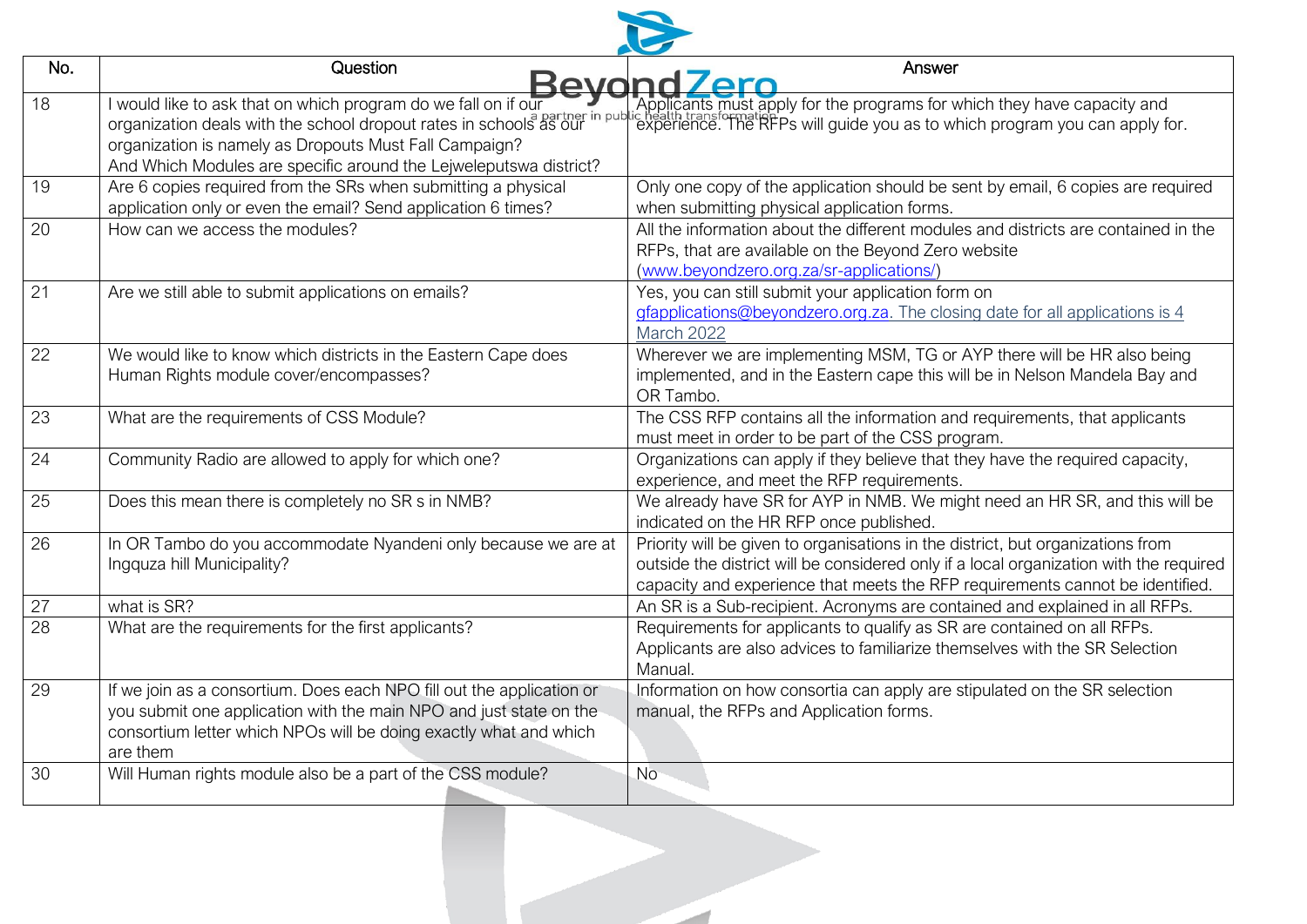| No. | Question<br>Kevond                                                                                                                                                                                                                                                                                                                                                                                    | Answer<br>err                                                                                                                                                                                                                                                                                                                          |
|-----|-------------------------------------------------------------------------------------------------------------------------------------------------------------------------------------------------------------------------------------------------------------------------------------------------------------------------------------------------------------------------------------------------------|----------------------------------------------------------------------------------------------------------------------------------------------------------------------------------------------------------------------------------------------------------------------------------------------------------------------------------------|
| 31  | We are an Arts organization based in the Northern Cape primarily<br>catering for primary school learners. Does this mean we automatically<br>cannot participate in this program?<br>For 2022 the plan is to mount a puppet show themed 'We Beat Covid'.<br>As the scriptwriter I can easily tweak the Theme from Covid to HIV &<br>TB.<br>Beyond Zero, we are knocking at your door, kindly let us in | Organisations must apply if they believe that they can respond the RFP<br>chealth transformation<br>Irrespective of where they are, but priority will first be given to local organizations<br>from the areas that we are implementing the programs in.                                                                                |
| 32  | What is the amount for medium-sized grants?                                                                                                                                                                                                                                                                                                                                                           | The information about the amount for medium grants will be announced when<br>Beyond Zero reaches the stage of selecting organization for medium-sized<br>grants.                                                                                                                                                                       |
| 33  | Can u please explain that 1 of sending in email or physical because I<br>heard that if physical, we need 6 copies?                                                                                                                                                                                                                                                                                    | When sending an email only one copy of the application should be sent, but<br>when submitting the application physically you must submit 6 copies.                                                                                                                                                                                     |
| 34  | We are interested in the above tender and could you please email us<br>the tender document. We have tried to browse your website and<br>called your office to retrieve it but to no avail.                                                                                                                                                                                                            | All tenders are available on www.beyondzero.org.za/sr-applications/                                                                                                                                                                                                                                                                    |
| 35  | In terms of new organisations that don't have any turnovers yet nor<br>any big programs to get audited for. But wish to apply for funding with<br>all the other supporting documents. Is there any chance for those<br>NPO or NPC to send in the application?                                                                                                                                         | All organisations are welcome to apply if they believe that they possess the<br>required experience and capacity, and meet the requirements contained in the<br>RFPs.                                                                                                                                                                  |
| 36  | I am responding to the above call and applying for Module 4<br>(Capacity building).<br>I realise that the application form requires one to detail a programme<br>that we may want to implement. Should we then write a proposal of a<br>programme we may want to implement after completing the module<br>4?<br>Your advice will be highly appreciated.                                               | Please use the Application Form Small Grant Programme for the application for<br>the CSS module. Do complete the application by providing information required<br>on the various sections of the application form.<br>Additionally, applicants are advised to follow the instructions contained on the<br>RFPs they are responding to. |
| 37  | Annex 3: NPO registration status and confirmation of compliance with<br>Department of Social Development requirements - could you please<br>confirm besides the NPO registration, what else is needed to support<br>the compliance?                                                                                                                                                                   | The RFP has stipulated all the requirements including all the Annexures required.<br>There are no other requirements except those mentioned on the RFP.                                                                                                                                                                                |
| 38  | Annex 9: Latest employment equity report submitted to the<br>Department of Labour - From our understanding, an organization with<br>a turnover of less than ZAR 10 million and less than 50 employees<br>does not have to submit and employment equity report. Please could<br>you confirm if the submission of a employment equity report is                                                         | If it is not legally mandatory for your organization to submit an employment<br>equity report and the organization is not able to obtain it, please indicate so.<br>The applicants may, however, consider providing employment composition of<br>the organization along employment equity lines.                                       |